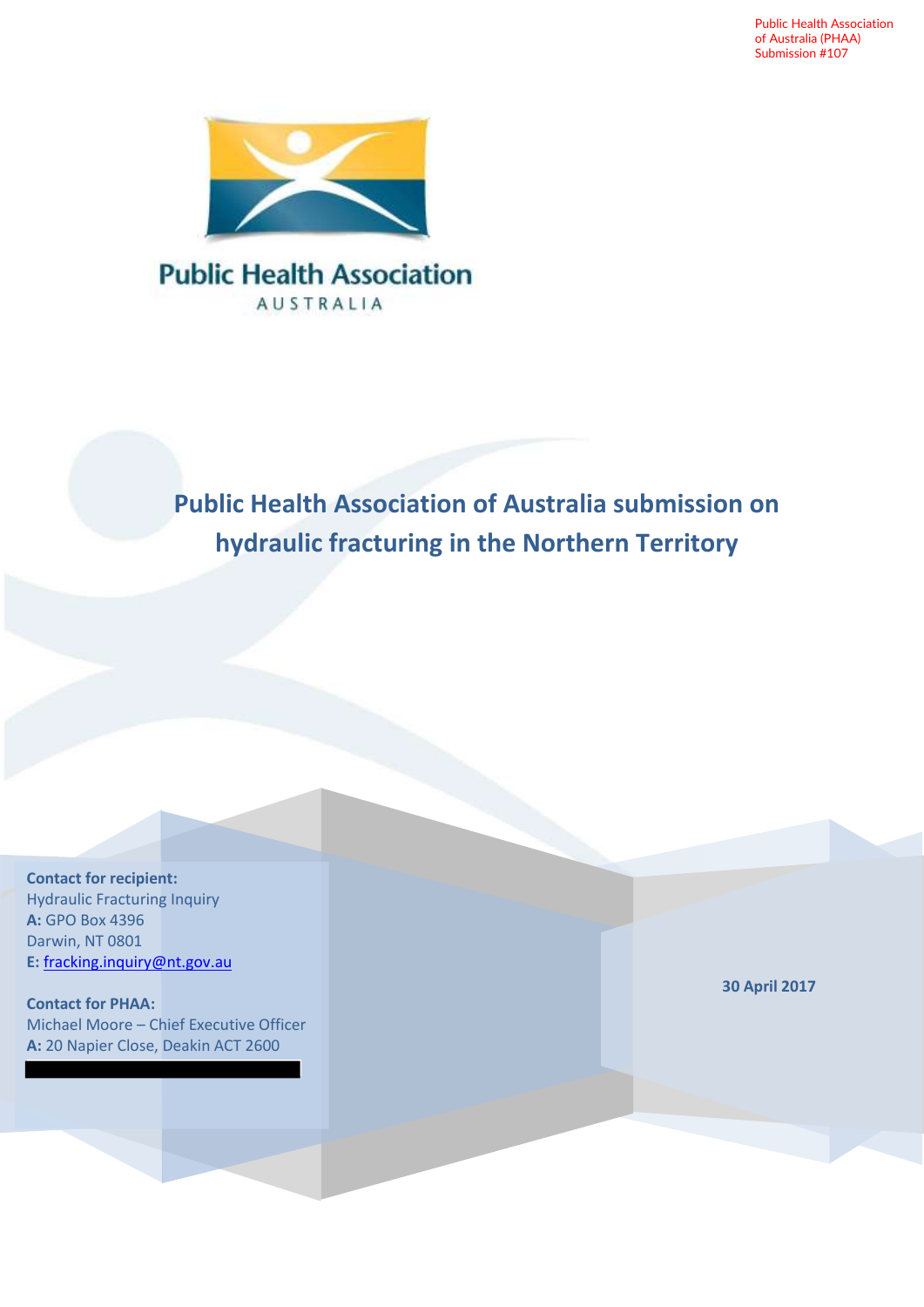# **Contents**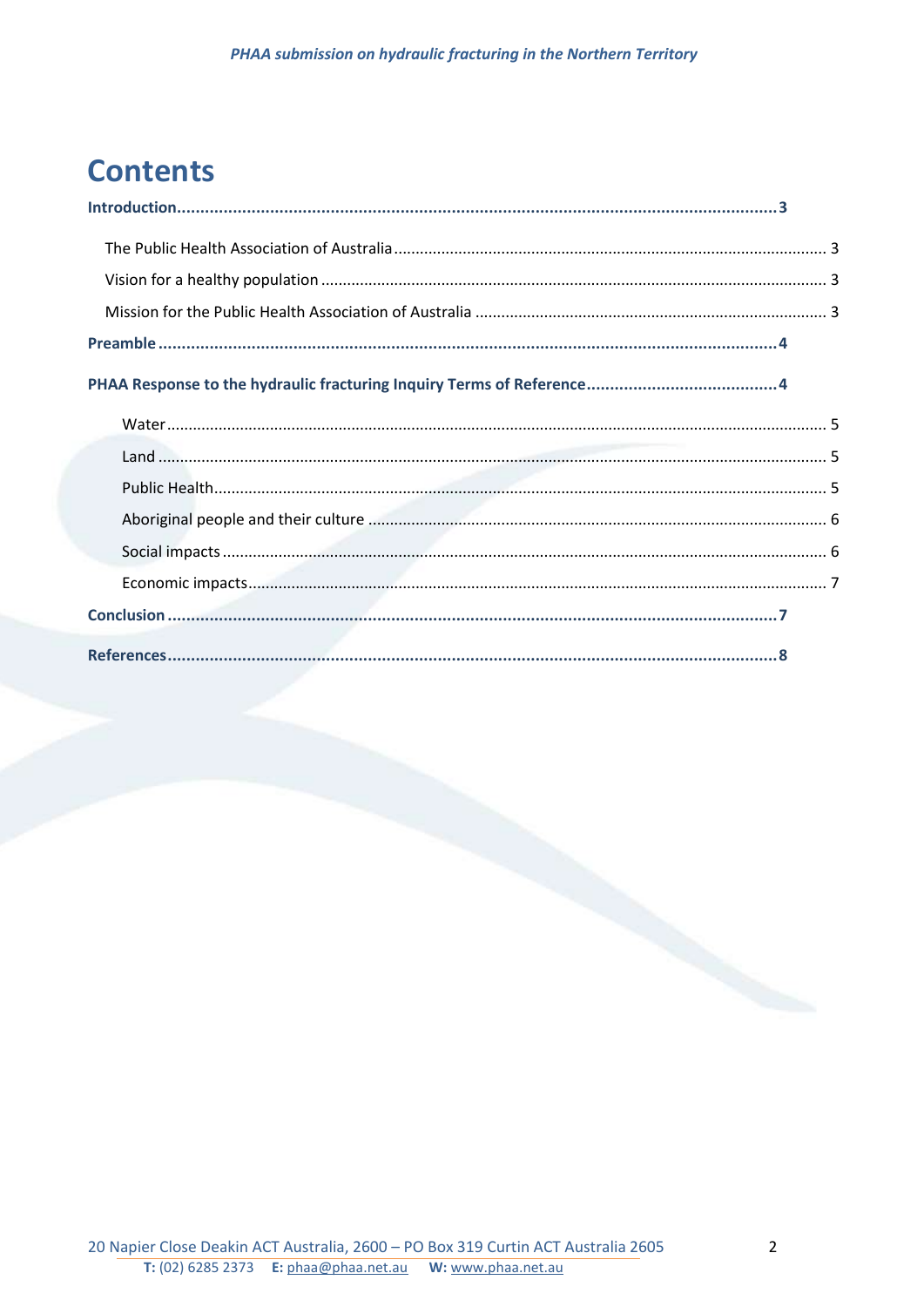# <span id="page-2-0"></span>**Introduction**

#### <span id="page-2-1"></span>**The Public Health Association of Australia**

The Public Health Association of Australia (PHAA) is recognised as the principal non-government organisation for public health in Australia working to promote the health and well-being of all Australians. It is the pre-eminent voice for the public's health in Australia. The PHAA works to ensure that the public's health is improved through sustained and determined efforts of the Board, the National Office, the State and Territory Branches, the Special Interest Groups and members.

The efforts of the PHAA are enhanced by our vision for a healthy Australia and by engaging with like-minded stakeholders in order to build coalitions of interest that influence public opinion, the media, political parties and governments.

Health is a human right, a vital resource for everyday life, and key factor in sustainability. Health equity and inequity do not exist in isolation from the conditions that underpin people's health. The health status of all people is impacted by the social, cultural, political, environmental and economic determinants of health. Specific focus on these determinants is necessary to reduce the unfair and unjust effects of conditions of living that cause poor health and disease. These determinants underpin the strategic direction of the Association.

All members of the Association are committed to better health outcomes based on these principles.

#### <span id="page-2-2"></span>**Vision for a healthy population**

A healthy region, a healthy nation, healthy people: living in an equitable society underpinned by a wellfunctioning ecosystem and a healthy environment, improving and promoting health for all.

#### <span id="page-2-3"></span>**Mission for the Public Health Association of Australia**

As the leading national peak body for public health representation and advocacy, to drive better health outcomes through increased knowledge, better access and equity, evidence informed policy and effective population-based practice in public health.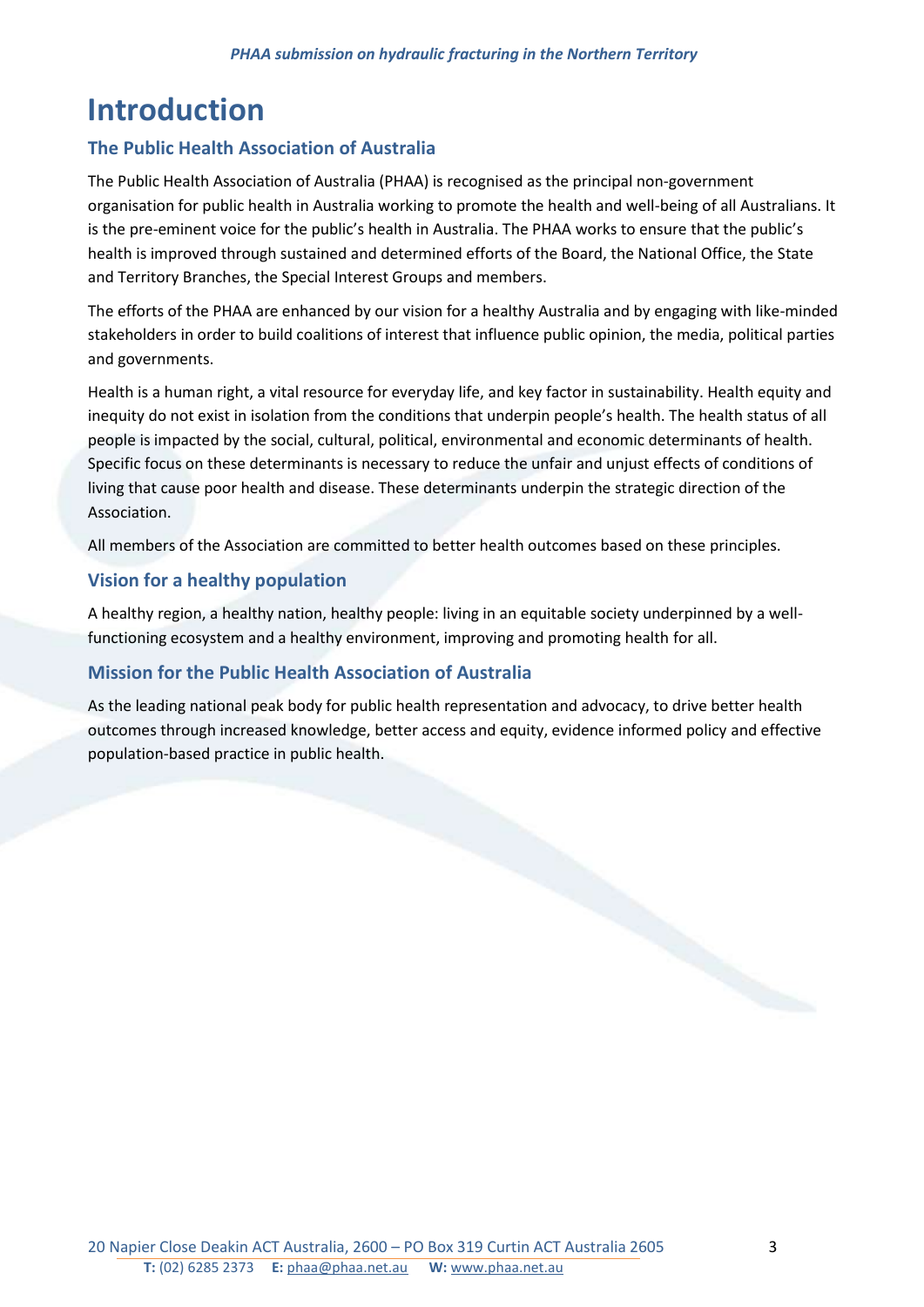## <span id="page-3-0"></span>**Preamble**

PHAA welcomes the opportunity to provide input to the Scientific Inquiry into Hydraulic Fracturing in the Northern Territory. Community consultation through the Inquiry process can contribute to the reduction of social and health inequalities, which PHAA believes should be an over-arching goal of policy and a key measure of our progress as a society.

# <span id="page-3-1"></span>**PHAA Response to the hydraulic fracturing Inquiry Terms of Reference**

**1. Assess the scientific evidence to determine the nature and extent of the environmental impacts and risks, including the cumulative impacts and risks, associated with hydraulic fracturing of unconventional reservoirs and the associated activities in the Northern Territory.**

This Inquiry highlights the importance of the precautionary principle in decisions affecting health and the environment. Precaution is a core principle in environmental health, with four components, all relevant in considering fracking [\(1\)](#page-7-1):

1. When there is any uncertainty about an environmental health issue, precaution is needed to ensure that health and the environment are protected, erring on the side of excess precaution rather than unnecessary risk.

2. Those who would like to undertake a potentially damaging project, such as fracking, must demonstrate the lack of risk of harm, rather than those who would face the risk of the damage being required to demonstrate the possibility of harm.

3. Alternatives to possibly harmful activities such as fracking should be actively considered and explored. One of the strengths of the precautionary principle is the innovation that results from taking precaution and seeking out safer alternatives with less health and environmental risk.

4. When risks and benefits from an activity such as fracking are distributed unequally, and where communities bear the burden of risk and may pay the price, while benefits may be more widely distributed, justice demands communities should be engaged in decision making about potentially damaging projects that could affect them.

All environmental decisions should invoke the precautionary principle, and this is particularly so with decisions involving technologies that are relatively new. Impacts in the lifetimes of future generations may be quite unexpected. The history of lead is telling, since humans used lead for over 2000 years before its toxicity was understood <sup>[\(2\)](#page-7-2)</sup>. Its use continues, and its toxicity continues to affect children today for economic, political and historic reasons despite modern understanding and alternatives <sup>[\(3\)](#page-7-3)</sup>. Likewise asbestos continues to kill Australians: we have the highest incidence of asbestos related disease in the world [\(4\)](#page-7-4) .

In making this submission we acknowledge the Northern Territory Government for its prioritisation of implementing a moratorium on fracking so soon after the NT Election in August 2016, and the establishment of this scientific and public consultation. We believe that the people of NT deserve this opportunity to speak directly to decision-makers, and to contribute to this critical part of NT's economic and energy development.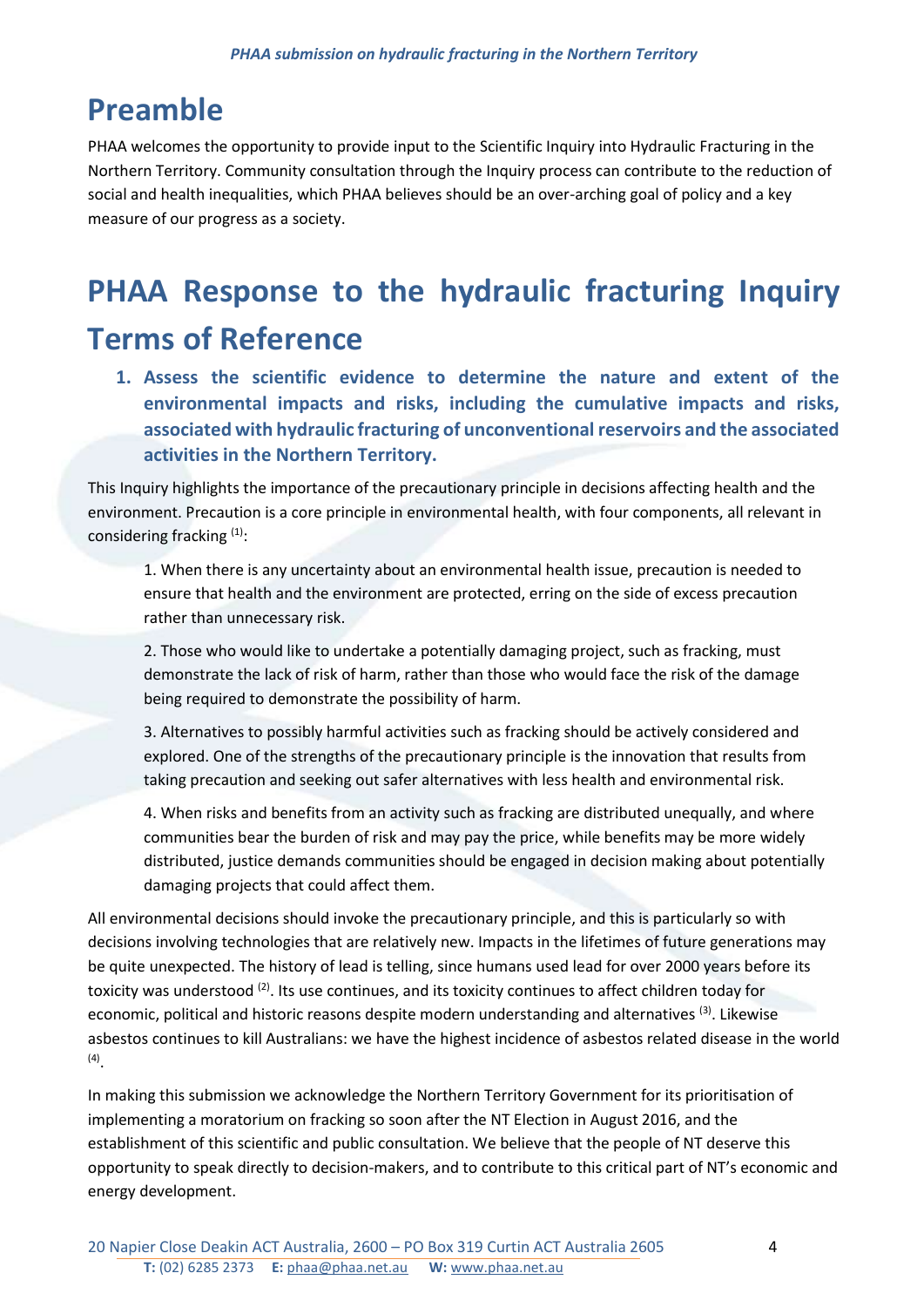#### **Water**

<span id="page-4-0"></span>The PHAA supports the inclusion of the values of water mentioned in the Background and Issues paper: quality, quantity (supply and distribution), aquatic ecosystems and biodiversity, amenity values, public health, Aboriginal people and their culture, economic, and cumulative risks are all important as water is the basis for life and material prosperity.

In addition at another level, water holds spiritual value. Water represents the life force; in both Aboriginal and non-Aboriginal communities and may be considered 'alive' as it is essential for life on earth <sup>[\(5\)](#page-7-5)</sup>. Spiritual values transcend amenity and aesthetic values for both Aboriginal and non-Aboriginal Australians [\(6\)](#page-7-6).

The spiritual values of water are important in both desert environments through scarcity and vitality, and also in tropical environments where water is embedded in day to day livelihoods. This may explain the fear of water contamination experienced with the prospect of fracking. Assurances of safety ring hollow in the face of spiritual concerns. Spiritual concerns may contribute to divisiveness and conflicts within communities where fracking is proposed <sup>[\(7\)](#page-7-7)</sup>. While the material values and risks described in the Background and Issues paper are important, without considering this spiritual dimension, the panel risks underestimating community concern.

#### **Land**

<span id="page-4-1"></span>Values of land, like values of water, include public health although this is not explicit in the Background and Issues Paper. Overlapping values reflect the inherent interconnection of health with the other values of land that are mentioned: terrestrial ecosystems and biodiversity, soil health, Aboriginal people and their culture, economic, amenity values and cumulative risks. Again there are three dimensions to this. Firstly is the necessity of healthy land for environmental values such as ecosystem processes and biodiversity, and economic value for agriculture and habitation.

Secondly, exposure to nature is increasingly recognized as an important health determinant <sup>[\(8\)](#page-7-8)</sup>. Lack of exposure to nature has been termed "Nature Deficit Disorder". There is evidence that this may contribute to a number of increasingly common social and medical problems including depression, obesity and asthma<sup>[\(9\)](#page-7-9)</sup>.

Finally, as with water, land has important spiritual values, whose fragility is increasing with climate change  $<sup>(10)</sup>$  $<sup>(10)</sup>$  $<sup>(10)</sup>$ . Fracking therefore poses a risk to spiritual health through its impact on the land.</sup>

#### **Public Health**

<span id="page-4-2"></span>A recent summary of health risks of unconventional gas development, which requires hydraulic fracturing, has been published in Environmental Science and Technology <sup>[\(7\)](#page-7-7)</sup>. This is a very rapidly evolving area and a recent publication identified 685 papers published between 2009 and 2015, in peer-reviewed scientific journals that are relevant to assessing the impacts of hydraulic fracturing. Of the papers identified, 84% contain findings that indicate public health hazards, elevated risks, or adverse health outcomes <sup>[\(11\)](#page-7-11)</sup>.

It is not clear why health and safety risks to workers are outside the scope of the Inquiry. In the setting of small communities, workers are the community and the public. Thus this exclusion of work safety from the terms of reference does not present the reality for people in small communities <sup>[\(12\)](#page-7-12)</sup>.

Exposures from the workplace are readily transmitted to household contacts. This includes both material exposures such as toxins and particles, and workplace stress. In rural areas both employment and its benefits are unstable, exacerbating workplace stress <sup>[\(13\)](#page-7-13)</sup>. Transferring benefits or risks from the community to a fly-in-fly-out workforce does not reduce exposure. Ironically the small number of workers required for contemporary extractive operations may be a benefit when considering the potential risks of extractive industry workplaces, since less people are exposed <sup>[\(14\)](#page-7-14)</sup>.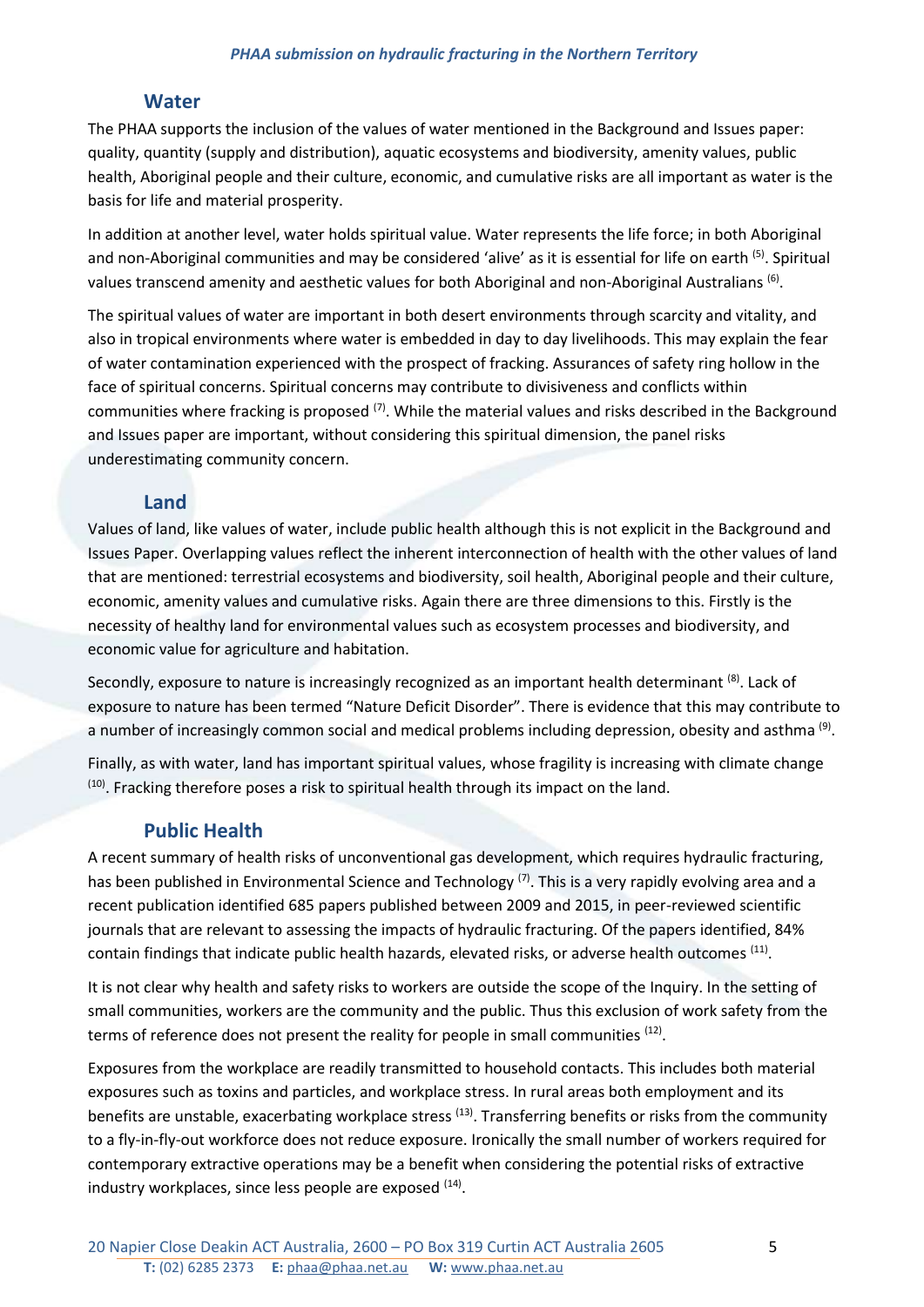#### *PHAA submission on hydraulic fracturing in the Northern Territory*

Additional public health risks associated with a fly-in-fly-out workforce include increases in crime, substance abuse, and sexually transmitted infections <sup>[\(7\)](#page-7-7)</sup>. Looking beyond individual health to the health and wellbeing of communities highlights the divisiveness and conflict that can arise when fracking is proposed [\(7\)](#page-7-7). Such conflict is already evident in NT during the course of this Inquiry <sup>[\(15\)](#page-7-15)</sup>.

The Public Health Association of Australia is also concerned with road safety, noting that NT has the highest road toll in Australia, at least four times over the national target rate of 5.6 per 100 000 per year <sup>[\(16\)](#page-7-16)</sup>. Heavy vehicles are around six times more likely to be involved in fatal and serious injuries in Australia<sup> [\(17\)](#page-7-17)</sup>. Overall, this data presents serious concern for introducing further industry such as hydraulic fracturing, into remote regions of NT.

#### **Aboriginal people and their culture**

<span id="page-5-0"></span>PHAA supports the inclusion of culture, values and traditions as values for Aboriginal people and their culture which may be affected by fracking or related processes. These are material impacts on Aboriginal culture.

Non-material impacts of fracking including spiritual impacts are also important. However, the framing of Aboriginal culture and knowledge in a way that can be known and described reflects a non-Indigenous way of describing culture and knowledge. This may not reflect Aboriginal ways of knowing, in which culture is embedded in the land <sup>[\(18\)](#page-7-18)</sup>. The "Scientific" framework of this study represents a view of the world from a non-Indigenous perspective, privileging non-Indigenous knowledge.

For historical and political reasons, legislation has been ineffective in protecting Aboriginal heritage, leading to the suggestion that greater Aboriginal sovereignty is needed <sup>[\(19\)](#page-7-19)</sup>. Such an argument, in the context of discussions about resource development, points to the high degree of inequity between Aboriginal and non-Indigenous Australians, and likelihood of increasing inequity through fracking. Thus it is near inevitable that Aboriginal people and their culture will experience unanticipated and negative impacts of fracking irrespective of regulations.

Strong reliance on bush food as a source of nutrition and cultural strength may put Aboriginal people at much higher risk of toxicity than other communities <sup>[\(20\)](#page-7-20)</sup>. Significantly higher rates of stillbirth (2.17 times increased risk) and cancer (1.48 times increased risk) among Aboriginal people who live in the vicinity of the Ranger uranium mine remain unexplained over a decade after they were first reported  $(21, 22)$  $(21, 22)$ .

Further, extractive industries near to where Aboriginal people live risk exacerbating health and socioeconomic inequity. Despite rhetoric about jobs and economic opportunity (which are important for health), there is evidence that Aboriginal people's wellbeing does not improve when there is mining or other industrial activity near their communities; in many cases wellbeing deteriorates  $^{(23)}$  $^{(23)}$  $^{(23)}$ .

#### **Social impacts**

<span id="page-5-1"></span>Community cohesion is described in the Background and Issues Paper in relation to fly-in-fly-out workers. However, as mentioned under Public Health, community cohesion can be affected in many ways, before, during and after fracking operations. Different value systems among community members, who have no say in the distribution of costs and benefits among current and future community members, loss of value of tourism and other industries that may be affected by fracking, changes in land values, perception of lack of transparency and misinformation and other sources of stress can all contribute to loss of community cohesion<sup>[\(7\)](#page-7-7)</sup>.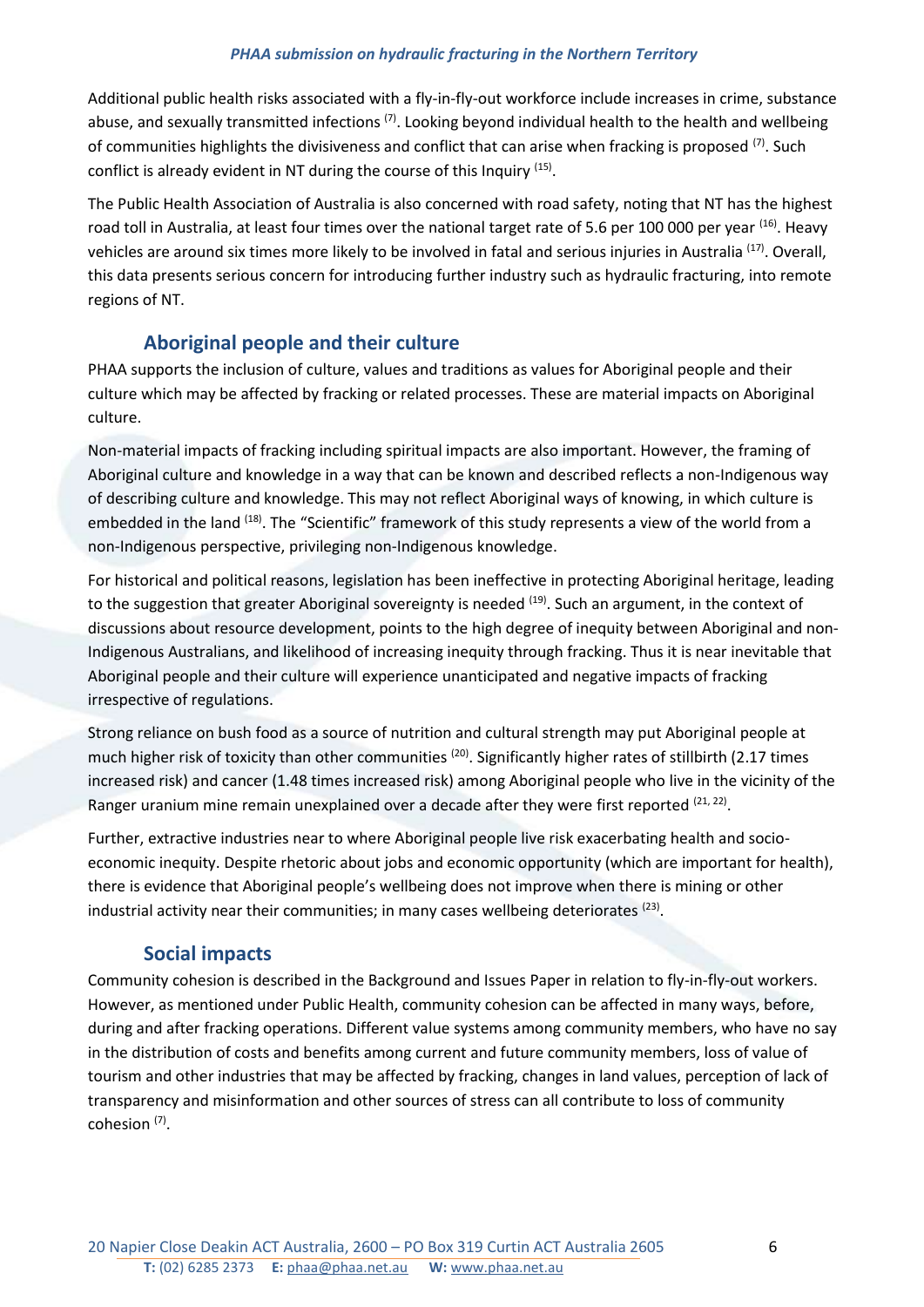#### **Economic impacts**

<span id="page-6-0"></span>The value "Energy Security" as described in the Background and Issues Paper assumes that NT energy security will be promoted by fracking, and there is a risk of jeopardizing energy security if gas resources remain undeveloped.

However, this is not the experience elsewhere in Australia, where development of the gas industry has not ensured energy security. Market forces in the energy market and large scale export of gas have meant that despite significant gas extraction energy supply is less secure in South Australia and Queensland. With the likelihood that a gas pipe will be constructed in NT, fracking and large scale gas development will reduce energy security in NT through diverting investment, training and other resources from solar to fracking <sup>[\(24\)](#page-8-1)</sup>.

### <span id="page-6-1"></span>**Conclusion**

The Background and Issues Paper demonstrates considerable detail and insight into the terms of reference, and we acknowledge the panel for this.

The Public Health Association of Australia sees no possibility of safe fracking in NT, and we therefore argue strongly against any such development. However, as a fall-back, should unconventional gas extraction go ahead, we would point to a number of mine-related ventures which have provided useful outcomes for affected Aboriginal people. Should fracking go ahead in NT, then using strategies from these will minimise negative impacts on the Aboriginal people affected. Common features are long-term commitment over and beyond demonstrating corporate social responsibility, prioritisation of Aboriginal people's connection to their ancestral lands and desire for meaningful employment on those lands, attention to local factors particularly culture and language, and integration of education and employment services <sup>[\(25\)](#page-8-2)</sup>.

The Public Health Association of Australia believes that inquiring into fracking as an issue in isolation will not provide an appropriate framework for energy development in the NT or Australia. The question to be asked is not whether or not NT should extend the moratorium on fracking, or whether it might be possible to regulate and monitor this industry. The question is how NT, and Australia as a whole, can best ensure that energy and other resources are secure and affordable into the future. Our energy supply must be maintained while we fulfil our obligations under the Paris Climate Convention to mitigate climate change by urgently reducing fossil fuel use. This must be done while we adapt to accelerating climate change including extreme weather events requiring high levels of energy use, and short and long term disasters such as floods, cyclones and droughts. Beyond Zero Emissions has provided an engineering framework for a carbon neutral energy system for Australia. This demonstrates how we can achieve an affordable and secure energy supply through renewable energy sources<sup>[\(26\)](#page-8-3)</sup>.

Through a rational approach to energy development, NT can design an appropriate and sustainable economic development framework to meet our needs as we enter an increasingly insecure energy and environmental future. The PHAA appreciates the opportunity to make this submission and the opportunity to contribute to the inquiry into fracking in the NT. Please do not hesitate to contact me should you require additional information or have any queries in relation to this submission.

Michael Moore

Michael Moore BA, Dip Ed, MPH Dr Rosalie Schultz Dr Peter Tait Chief Executive Officer The Branch President PHAA Convenor

28 April 2017

Public Health Association of Australia Northern Territory Branch Environment & Ecology Special Interest Group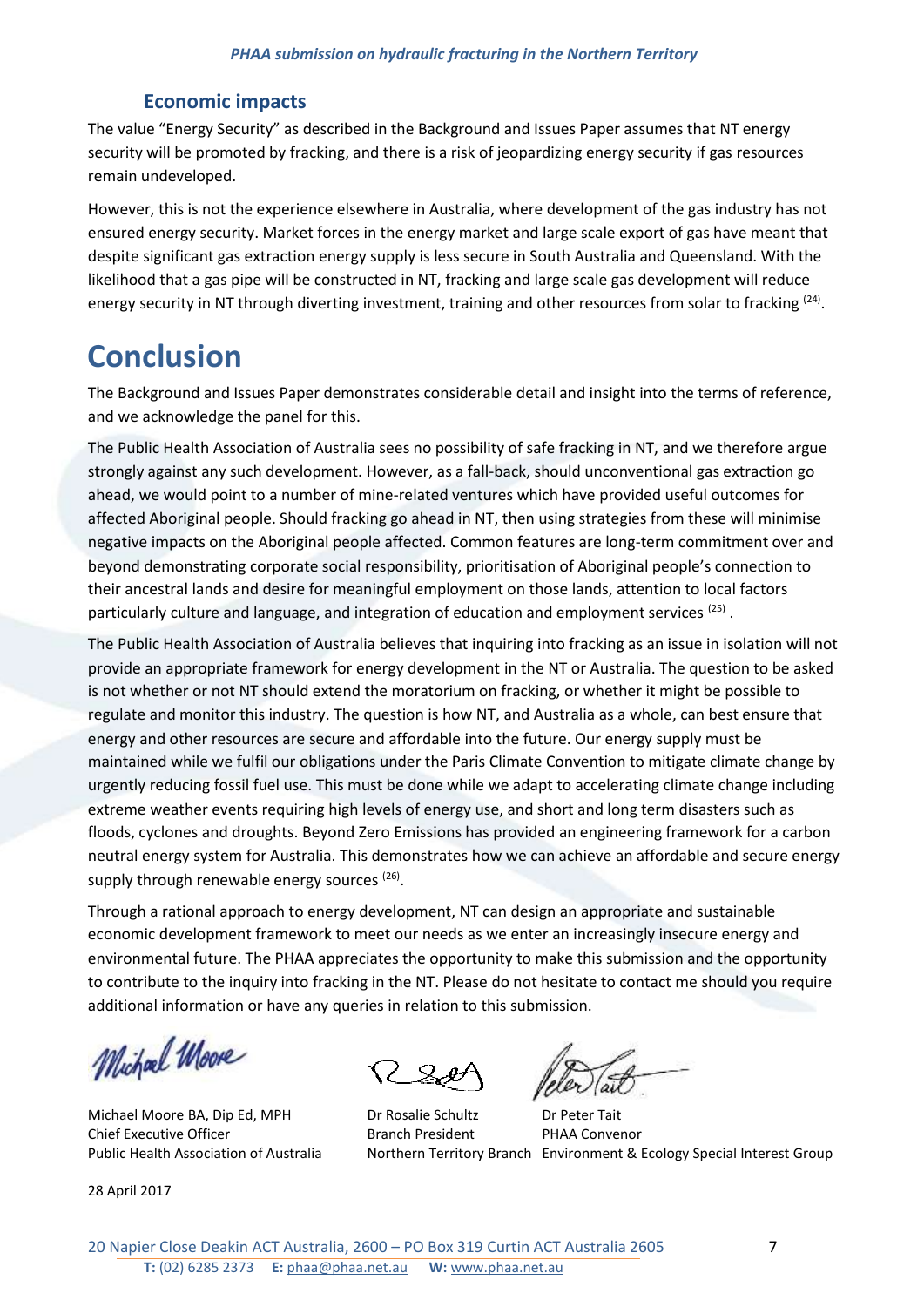# <span id="page-7-0"></span>**References**

<span id="page-7-1"></span>1. Kriebel D, Tickner J, Epstein P, Lemons J, Levins R, Loechler E, et al. The Precautionary Principle in Environmental Science. Environmental Health Perspectives. 2001;109(9):871-6.

<span id="page-7-2"></span>2. Hernberg S. Lead Poisoning in a Historical Perspective. American Journal of Industrial Medicine. 2000;38:244-54.

<span id="page-7-3"></span>3. Sullivan M, Green D. Misled about lead: an assessment of online public health education material from Australia's lead mining and smelting towns. Environmental Health. 2016;16.

<span id="page-7-4"></span>4. LaDou J, Castleman B, Frank A, Gochfeld M, Greenberg M, Huff J, et al. The Case for a Global Ban on Asbestos. 2010.

<span id="page-7-5"></span>5. Muecke S. Motorcycles, Snails, Latour: Criticism without Judgement. Cultural Studies Review. 2012;18(1):40-58.

<span id="page-7-6"></span>6. James M, Dowd A-M, Rodriguez S, Jeanneret T. How Australians Value Water CSIRO Report EP 118291. Australia: CSIRO; 2012.

<span id="page-7-7"></span>7. Adgate JL, Goldstein BD, McKenzie LM. Potential Public Health Hazards, Exposures and Health Effects from Unconventional Natural Gas Development. Environmental Science and Technology. 2014;48:8307-20.

<span id="page-7-8"></span>8. Townsend M, Weerasuriya R. Beyond Blue to Green: The benefits of contact with nature for mental health and well-being. Melbourne: Beyond Blue Limited; 2011.

<span id="page-7-9"></span>9. Louv R. Do Our Kids Have Nature-Deficit Disorder? Health and Learning. 2009;67(4):24-30.

<span id="page-7-10"></span>10. Vincent E, Neale T. Climate Change, Recognition and Social Place-Making. Sydney Review of Books. 2017;3 March.

<span id="page-7-11"></span>11. Hays J, Shonkoff SB. Toward an Understanding of the Environmental and Public Health Impacts of Unconventional Natural Gas Development: A Categorical Assessment of the Peer-Reviewed Scientific Literature, 2009-2015. PLOS One. 2016;11(4).

<span id="page-7-12"></span>12. Measham TG, Fleming DA. Impacts of unconventional gas development on rural community decline. Journal of Rural Studies. 2014;36:376-85.

<span id="page-7-13"></span>13. Higginbotham N, Freeman S, Connor L, Albrecht G. Environmental in justice and air pollution in coal affected communities, Hunter Valley, Australia. Health & Place. 2010;16:259-66.

<span id="page-7-14"></span>14. Quiggan J. Ideas for Australia: Let's retire the idea that Australia 'depends' on digging up coal and other resources Parkville, Vic: Conversation Media; 2016 [Available from:

[https://theconversation.com/ideas-for-australia-lets-retire-the-idea-that-australia-depends-on-digging-up](https://theconversation.com/ideas-for-australia-lets-retire-the-idea-that-australia-depends-on-digging-up-coal-and-other-resources-57219)[coal-and-other-resources-57219.](https://theconversation.com/ideas-for-australia-lets-retire-the-idea-that-australia-depends-on-digging-up-coal-and-other-resources-57219)

<span id="page-7-15"></span>15. Hitch G. Fracking inquiry in the Northern Territory hears from pastoral, environment groups Darwin: ABC News; 2017 [Available from: [http://www.abc.net.au/news/2017-03-10/darwin-fracking-inquiry-hears](http://www.abc.net.au/news/2017-03-10/darwin-fracking-inquiry-hears-from-pastoral-environment-groups/8344544)[from-pastoral-environment-groups/8344544.](http://www.abc.net.au/news/2017-03-10/darwin-fracking-inquiry-hears-from-pastoral-environment-groups/8344544)

<span id="page-7-16"></span>16. Gargett S, Connelly LB, Nghiem S. Are we there yet? Austrlaian road safety targets and road traffic crash fatalities. BMC Public Health. 2011;11.

<span id="page-7-17"></span>17. Mooren L, Grzebieta R, Williamson A, Olivier J, Friswell R. Safety management for heavy vehicle transport: A review of the literature. Safety Science. 2014;62:79-89.

<span id="page-7-18"></span>18. Tuhiwai Smith L. Decolonising Methodologies: Reseach and Indigenous People. 2nd edition ed. London: Zed Books; 2012.

<span id="page-7-19"></span>19. O'Faircheallaigh C. Negotiating Cultural Heritage? Aboriginal–Mining Company Agreements in Australia. Development and Change. 2008;39(1):25-51.

<span id="page-7-20"></span>20. Martin P, Ryan B. Natural-Series Radionuclides in Traditional Aboriginal Foods in Tropical Northern Australia: A Review. The Scientific World Journal. 2004;4:77-95.

<span id="page-7-21"></span>21. Tatz C, Cass A, Condon J, Tippett G. Aborigines and Uranium: Monitoring the Health Hazards. Canberra: Australian Institute of Aboriginal and Torres Strait Islander Research 2006.

<span id="page-7-22"></span>22. Health Gains Planning Branch. Cancer, fetal deaths and congenital birth defects in the Kakadu and Gunbalanya area: a preliminary review with consideration of potential associations with ionising radiation and other risk factors. Darwin: NT Department of Health; 2014.